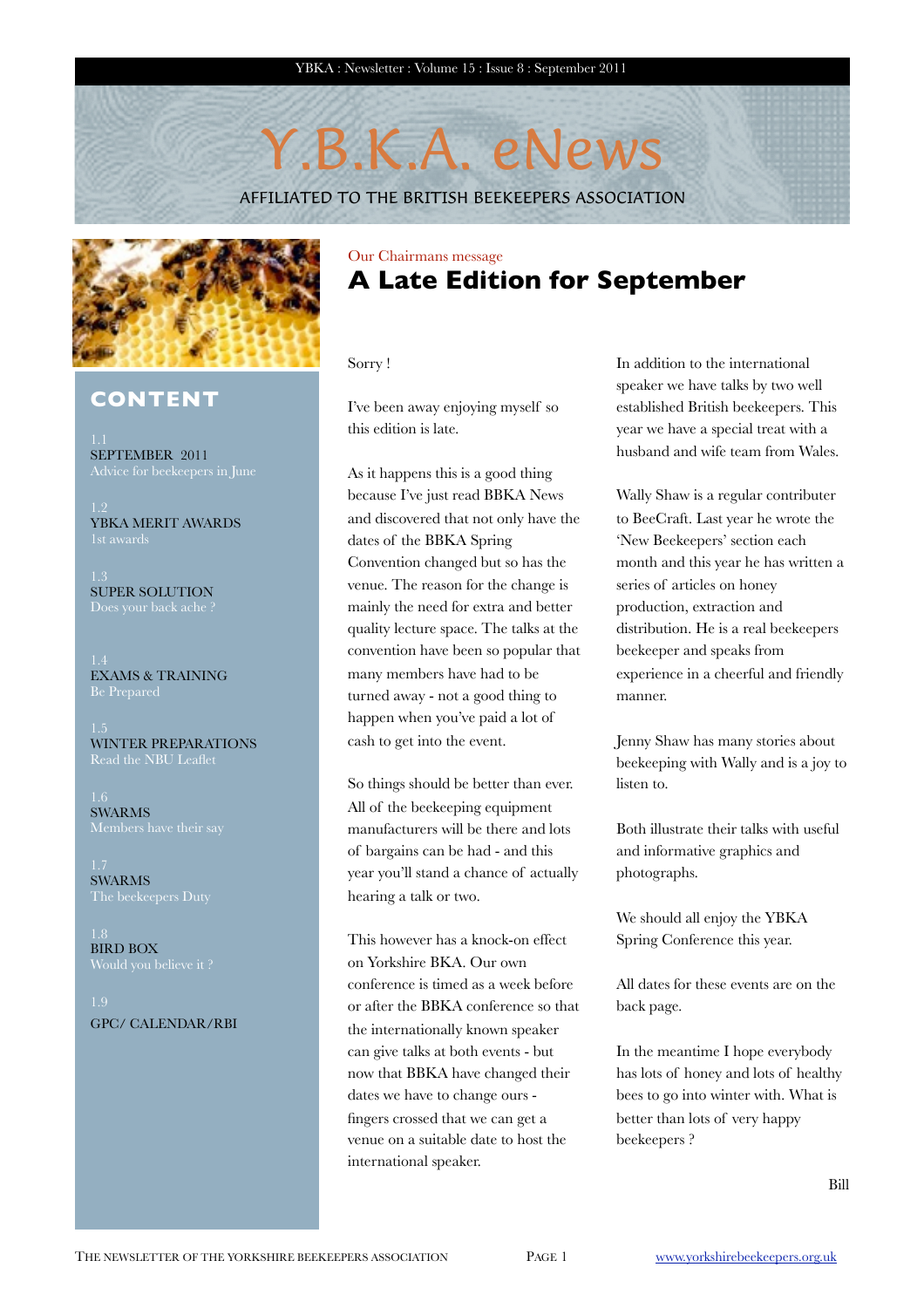### VOLUME 15 : SEPTEMBER 2011 1-8--2011

## **SEPTEMBER**

**JOBS FOR THE MONTH** Prepare for Winter

Collect from Heather

Do Health Check

In most areas and on most moors virtually the last commercial crop of the season - the Heather crop, has either come or is rapidly coming to an end.

The final act regarding this year's crop is to process it into liquid heather honey by pressing it out, or the more laborious task of centrifuge extraction. This is a very labour intensive process as Heather it what is known as thrixatropic, this means it's a thick gel like substance and not at all runny like other nectars making it extremely difficult to extract by this method. It has to be jiggled by a spiked roller or a special instrument called a perferactor. This is a series of very sharp spikes about 2inch long in a piece of wood set out so they match up with the cells pattern on a super frame. You have to place the spikes deep into each on the cells and jiggle the thick honey nectar to make it runny before extraction both sides. This process has to be repeated several times making it very hard work indeed as the spinning action in the extractor has to be set very slowly to start with or the frames burst with the weight until they slowly get lighter when the speed can be increased. The wet residue remaining can then be fed back to the bees for winter.

An alternative preparation for Heather honey is cut comb honey. Heather generally generates higher prices per pound than other honeys due to its unique taste and time consuming preparations.

The only one remaining crop for some of you will be the Ivy. This crop is for most beekeepers a top up to the winter food stores of the bees. It has only one draw back to it and that is it sets like concrete in the cells. Although in some area's they do process some of the Ivy for bottling it is though I believe practiced few and far between. If the bees can't get out for water due to very cold weather like last year to dilute raw Ivy stored then they can starve, being unable to process it into food due to this hard compaction.

In the same vein it is not recommended to save OSR for winter feed as the same thing happens to this nectar. In some areas the bees mix it with other autumnal nectars to soften it slightly allowing them to process it easier. Another aid to help in this process it to feed your bees a liquid sugar concentrate feed at this time as its coming in to top them up to the recommended surplus food they will require to see them through the winter months, this action dilutes the Ivy.



The recommended amount of stores each colony requires going into winter is aprox. 20kg. per colony (40lbs), this should ensure they have sufficient food to see them through to March/ April next year when nectar sources are available to the bees once again.

It is very difficult for beginners to asses the stores within a colony so here's a little help. A full brood frame of honey end to end, top to top, should hold about 5lbs of honey counting both sides, therefore half a frame has 2-1/2 lbs. Go through your full brood box and write down what stores are on each frame based on this figure then whatever you have, make it up to 40lbs with liquid feed. If you are leaving a super of honey on also then roughly half this amount for each frame within the super to 3lbs per full frame.

Using this configuration should help you assess your hives requirements. When making up winter feed use a mix of 1pint of water to 2lbs or 1kg of sugar, this is a good mix for the bees to store and process quickly. I do know a lot of people now go for the 50/50 sugar to water ratio and I personally don't think this is a bad method at all to peruse. I will leave that decision up to you. Also use a large contact container bucket of feeder so the bees can take the liquid down into the hive quickly. The feed should be warm and not cold and preferably given at evening time when all the foraging bees are in house and able to move the liquid down quickly into the brood box.

 After this process the next thing to do on your agenda should by the treatment for Varroa. Get those strips or whatever method you use in whilst the weather is still quite warm allowing the chemicals within the pads, strips or mixtures to work destroying the mite within your colonies before the onset of winter. Always remember, read the instructions and never leave the treatment in longer than recommended as this is highly detrimental to your bees and only assists in getting the mites resistant to the medications Ensure all floors are clean of debris, and take out your queen excluders if you wish now allowing the queen access to the full hive and stores. This will eliminate the possibility of her being trapped below the excluder and isolated, if stores get short in the brood box and the bees move enblock into the super whilst in cluster resulting in her death.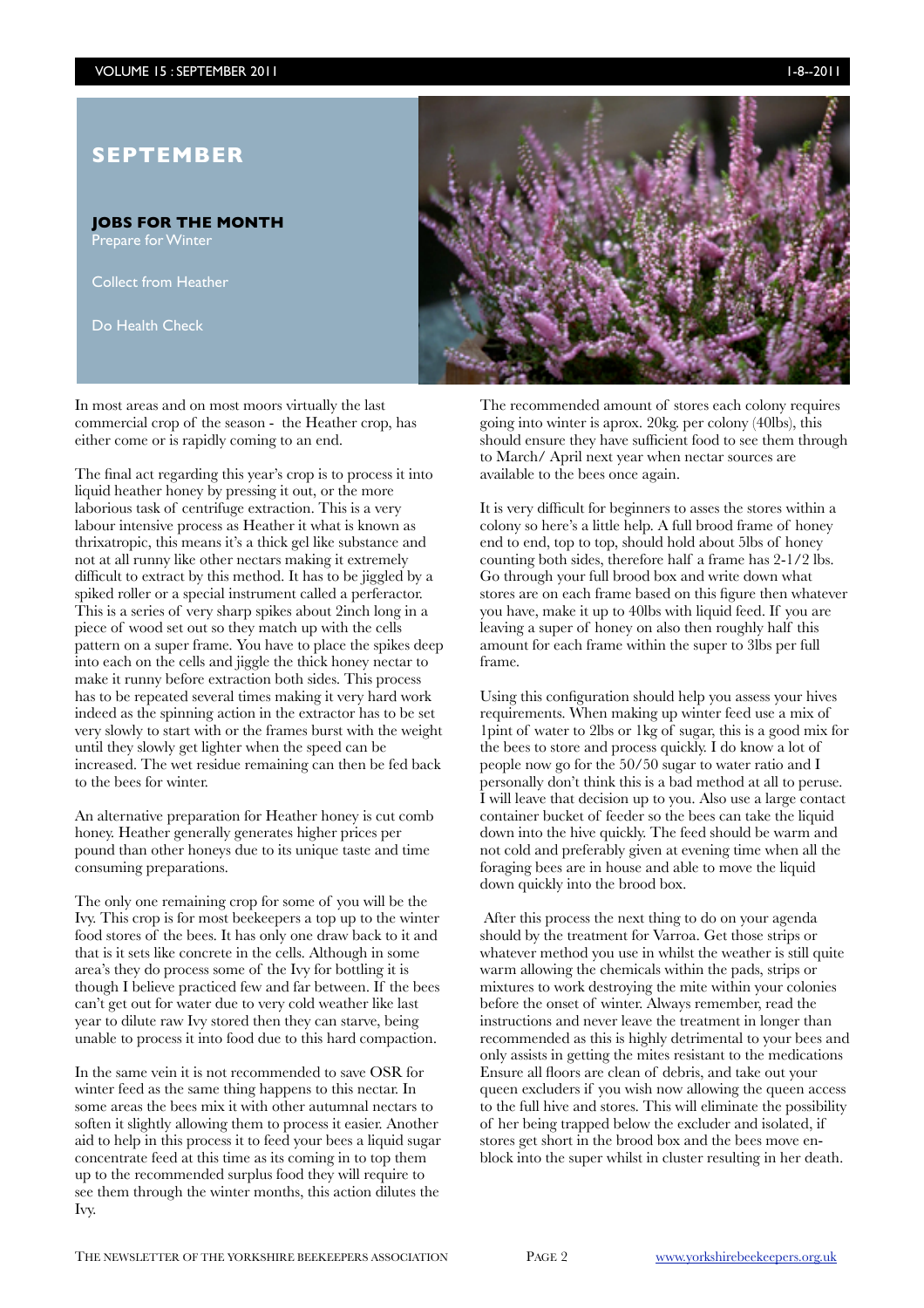## VOLUME 15 : SEPTEMBER 2011 and the set of the set of the set of the set of the set of the set of the set of the set of the set of the set of the set of the set of the set of the set of the set of the set of the set of the

I place my supers beneath the brood box when feeding is complete for winter as I am totally on open mesh floors and they can be draughty and sometimes damp. This ensures they eat the food in the super first in the main because its near the entrance, and in the spring the brood box being higher up is warmer and this encourages the queen to start laying with momentum in the brood boxes in spring and not in the supers where they are cooler nearer the open mesh floor.

If you are on conventional floors you should have also put in your entrance blocks by now. This cuts down on robbing and wasp attack, and allows the bees to defend its entrance with greater ease.

If you're in an area where woodpeckers live then this is also the time to make cages to be place around the hives to stop them pecking through the woodwork after grubs, and ruining your expensive boxes. Chicken wire is used for this but ensure you leave a gap between the mesh and the hive

of at least 5 inch all around as the beak of the woodpecker is quite long and anything less they can still cause damage.

You must also keep a close eye on your stores situation right up to the end of Oct now for autumns are getting stretched out longer as the world slowly heats up.

#### In Summary

- 1. Take off all surplus honey for extraction.
- 2. Feed all colonies where required
- 3. Treat every Hive with a Varroa treatment.
- 4. Put in all entrance blocks
- 5. Clean off all floors.
- 6. Remove queen excluder if you wish.
- 7. Prepare for woodpecker attack.
- 8. Keep checking all through this month and next

Happy Beekeeping and Full supers

Dave Shannon

## The Bee Meeting

Who are these people at the bridge to meet me? They are the villagers-----

The rector, the midwife, the sexton, the agent for bees. In my sleeveless summery dress I have no protection,

And they are all gloved and covered, why did nobody tell me?

They are smiling and taking out veils tacked to ancient hats.

I am nude as a chicken neck, does nobody love me? Yes, here is the secretary of bees with her white shop smock,

Buttoning the cuffs at my wrists and the slit from my neck to my knees.

Now I am milkweed silk, the bees will not notice.

Thev will not smell my fear, my fear, my fear.

Which is the rector now, is it that man in black?

Which is the midwife, is that her blue coat? Everybody is nodding a square black head, they are knights in visors,

Breastplates of cheesecloth knotted under the armpits. Their smiles and their voices are changing. I am led through a beanfield.

Strips of tinfoil winking like people,

Feather dusters fanning their hands in a sea of bean flowers,

Creamy bean flowers with black eyes and leaves like bored hearts.

Is it blood clots the tendrils are dragging up that string? No, no, it is scarlet flowers that will one day be edible. Now they are giving me a fashionable white straw Italian hat

And a black veil that molds to my face, they are making me one of them.

They are leading me to the shorn grove, the circle of hives.

Is it the hawthorn that smells so sick?

The barren body of hawthorn, etherizing its children.

Is it some operation that is taking place?

It is the surgeon my neighbors are waiting for,

This apparition in a green helmet,

Shining gloves and white suit.

Is it the butcher, the grocer, the postman, someone I know? I cannot run, I am rooted, and the gorse hurts me With its yellow purses, its spiky armory. I could not run without having to run forever. The white hive is snug as a virgin, Sealing off her brood cells, her honey, and quietly humming. Smoke rolls and scarves in the grove. The mind of the hive thinks this is the end of everything. Here they come, the outriders, on their hysterical elastics. If I stand very still, they will think I am cow-parsley, A gullible head untouched by their animosity, Not even nodding, a personage in a hedgerow. The villagers open the chambers, they are hunting the queen. Is she hiding, is she eating honey? She is very clever. She is old, old, old, she must live another year, and she knows it. While in their fingerjoint cells the new virgins Dream of a duel they will win inevitably, A curtain of wax dividing them from the bride flight, The upflight of the murderess into a heaven that loves her. The villagers are moving the virgins, there will be no killing. The old queen does not show herself, is she so ungrateful? I am exhausted, I am exhausted - Pillar of white in a blackout of knives. I am the magician's girl who does not flinch. The villagers are untying their disguises, they are shaking hands. Whose is that long white box in the grove, what have they accomplished, why am I cold. 3 October 1962

Sylvia Plath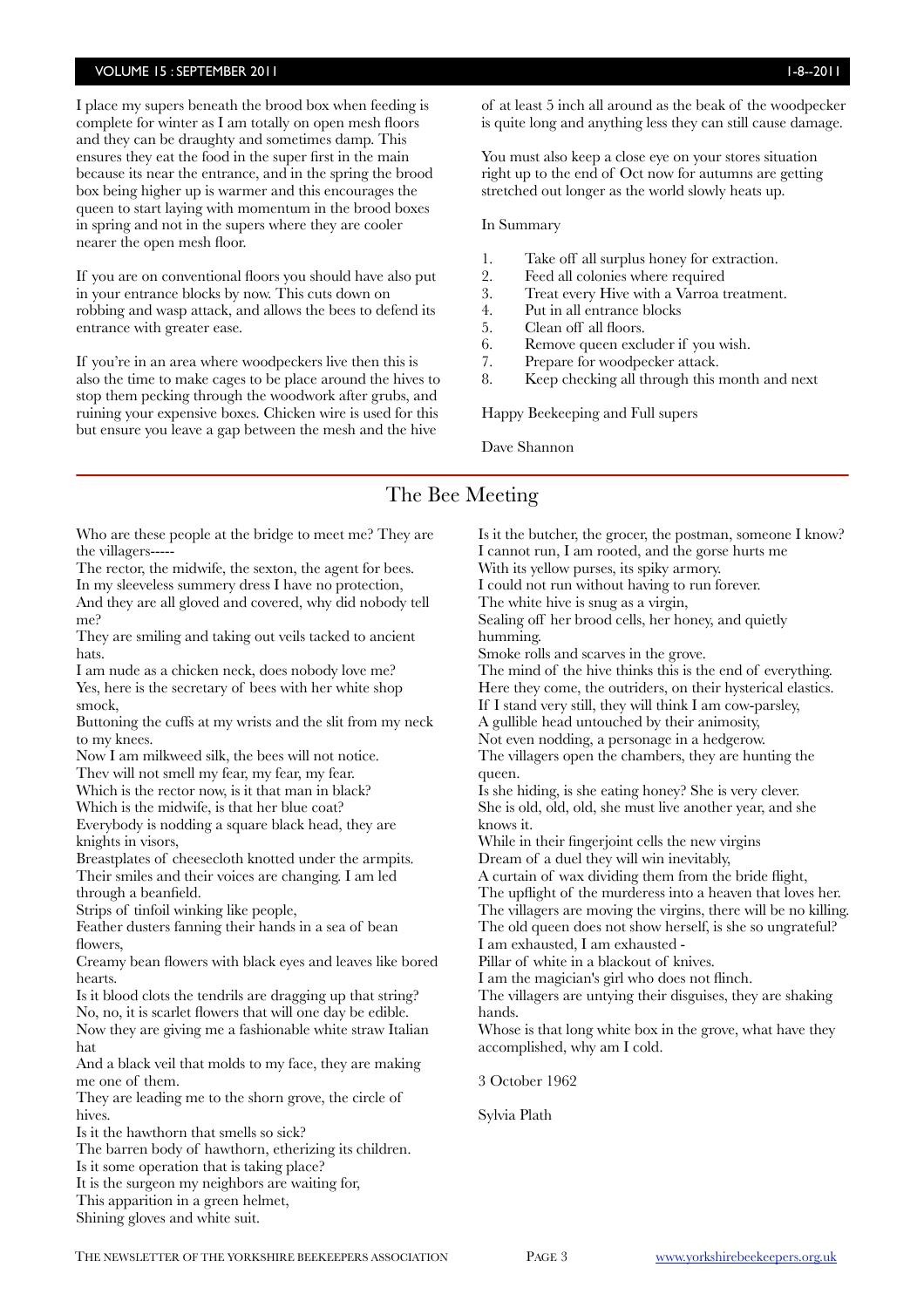## **Y.B.K.A.JUDGE MERIT AWARDS**

As announced in a previous issue of the eNews YBKA have introduced a special award for our honey shows.

This is to be awarded, at the judges discretion, to those members who have deserve praise and encouragement for their entries but who might not have received other awards



The first award was made at Bridlington Old Town Festival Show in July

It was awarded to Andrew Armstrong of Beverley BKA for a well presented pair of jars of Light Honey. The presentation and quality of the honey was excellent.

Whitby Beekeepers had a fantastic show at Egton on Wed 24th August, the weather on the day turned out to be wonderfully warm and sunny. The days either side of the show were wet, cold and generally miserable. Record entries in all sections of the show were reported and a record number of people attended.

The Whitby & District BKA honey show had 155 entries, which included some from Wakefield/Pontefract, Scarborough and Beverley, the quality of exhibits were to a very high standard.

As there were 155 entries the Judge David Mead of Pickering, decided to award 2 Judge Merit rosettes.

Dave Young of Sleights was awarded a rosette for a pair jars of extremely well presented soft set honey, Dave also was awarded the BBKA Blue Ribbon (best exhibit in show) for this entry.

Peter Chapman from Scarborough was also awarded a rosette for a pair of traditional sections.

We hope all of them take up the offer of free entry to this years Countryside Live Show (the YBKA annual honey show)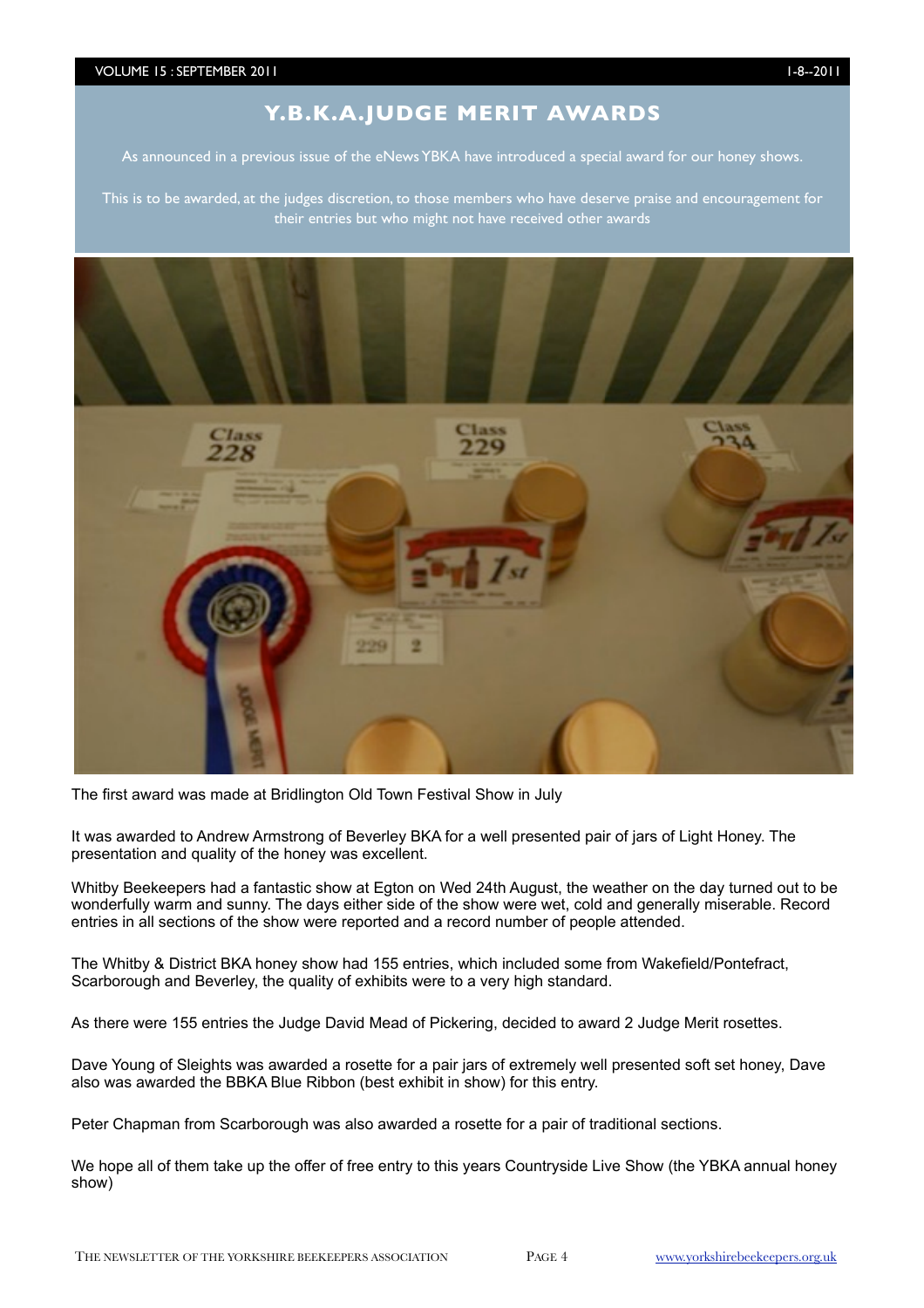## VOLUME 15 : SEPTEMBER 2011 and the set of the set of the set of the set of the set of the set of the set of the set of the set of the set of the set of the set of the set of the set of the set of the set of the set of the



This is the entry from Catherine Cooper at the Emley Show

Not bad for a 15 year old.

Well done Catherine - your wax flowers are superb - and well deserving of the awards.

Keep up the good work!

We hope to see some entries from you winning in the wax section of the Great Yorkshire Show next year.

# FOR SALE

Large stainless steel settling tank, excellent condition ( see p.27 of Thornes catalogue for size & full description ) Costs  $\text{\emph{\textbf{\textit{f}}}}\,322$  new. Will accept £200. Tel: 01709 548700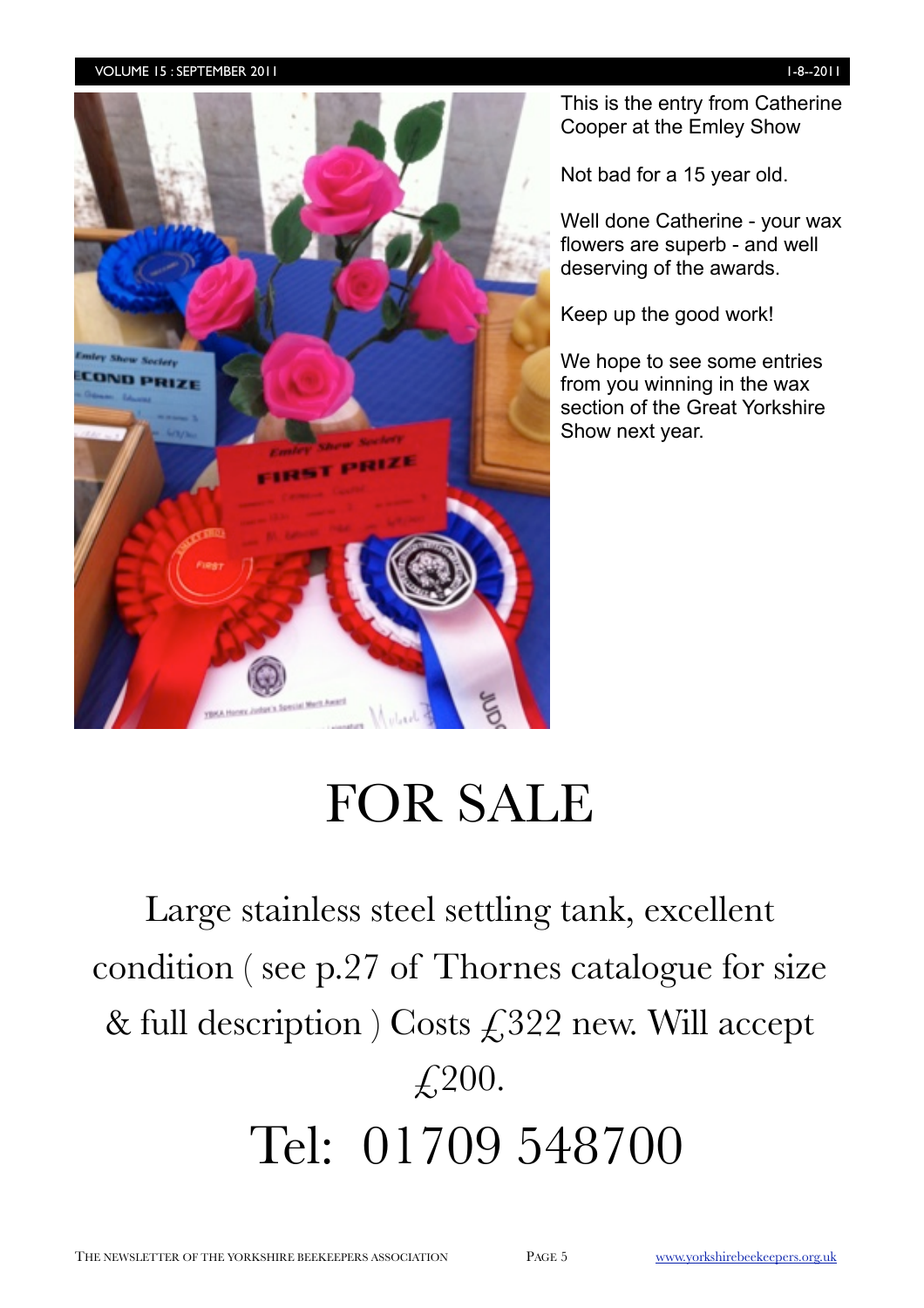# Super Solution **Suffer from Beekeepers Back ?**

A few years ago I slipped a disc in my back….. Its made me VERY cautious in the lifting department! Following on from that, I took steps to reduce the lifting requirements of many things I do, including bee keeping. To put it simply, I stopped using brood boxes! Now, some years later, I think there are a number of advantages to running 'Super Only' colonies.

Firstly, Simplicity: There is only one foundation size to order. One box size. One frame size. There is only one pile of spare kit required. Everything fits everything else!

Secondly, Efficiency: When a brood comb passes its 'best before' date, move it upstairs and let the brood hatch out. (This does not have to be done box at a time.) I try to organise it such that all of the worst comb is in the honey supers to collect heather, since heather combs get destroyed in the extraction process.

Ease of Inspection: You might think that having twice as many combs makes routine inspections twice as long. It doesn't! The gap between two super boxes is an ideal place to draw queen cells. If the bottom bars of the top box have no queen cells you need go no further. For this reason a colony is actually less disturbed by most inspections.

Easy Uniting: Two colonies can be united with newspaper. The following week, nominated brood combs can go down and honey combs can go up. No fear of having to lift, and extract, a National Brood box full of honey!

Easy Splitting: If you split a colony into nuclei, the brood and stores can be evenly divvied up.

Ease of Moving: Both of the sites I use for beekeeping require long/awkward 'carries' from the nearest road. I'm happy with it that way for security reasons!

Improved Wintering: In a National brood box the winter cluster can find it difficult to move from comb to comb, because the bees have to go round an external comb edge. With two supers there is a horizontal corridor right through the centre of the brood area.

## Potential Problems:

Brood Space: I'm told that a National brood box is designed to be big enough for a standard colony. Therefore using the space in two supers for brood is generous.

National Floors: National floors are, in my opinion, wrong! They are top bee spaced, where as all the other components of a National hive are bottom bee spaced. If you use a standard National floor you will encounter problems trying to move brood combs from the bottom super to anywhere else.

Rogue Queen Cells. If you move young brood to above the Queen excluder it is possible for the colony to raise Queen cells on it. Always check brood moved above the following week.

Travelling Screens. Moving a four super hive (two brood two honey) as individual supers requires seven travelling screens!

I hope that's helpful.

Tim DH Aug 2011

## **Commercial Anybody ?**

I do like the current format and content, Bill. Keep up the good work.

## 1. Castellations

I was enquiring about brood castellations from a fellow member the other week and he told me that it was certain failure of the Basic exam. I was amazed. So I was interested to read your readers' comments about this practice. I think I shall nag him to get some for me.

## 2. Swarms

During the season I have had to pass on to neighbouring associations news of swarms to be collected. On one occasion I was told that there was a charge of £10 for a visit and £30 for collection (if my memory serves) and I was horrified. I have

been educated by Halifax BKA to see this as a PR service by beekeepers, who will benefit some of the time. As you wrote, we caused it......

3. We used to have a member, Albert Taylor, who died and now his widow is trying to sell his hives and equipment. The problem is that Albert insisted on being different and using Commercials. There are 5 hives on offer, plus bee suits, smoker, etc. Can you insert a small something in the next edition to find out if there anyone out there using Commercials? Use my email address for any replies.

**Thanks** Martin [martin@halifaxbeekeepers.co.uk](mailto:martin@halifaxbeekeepers.co.uk)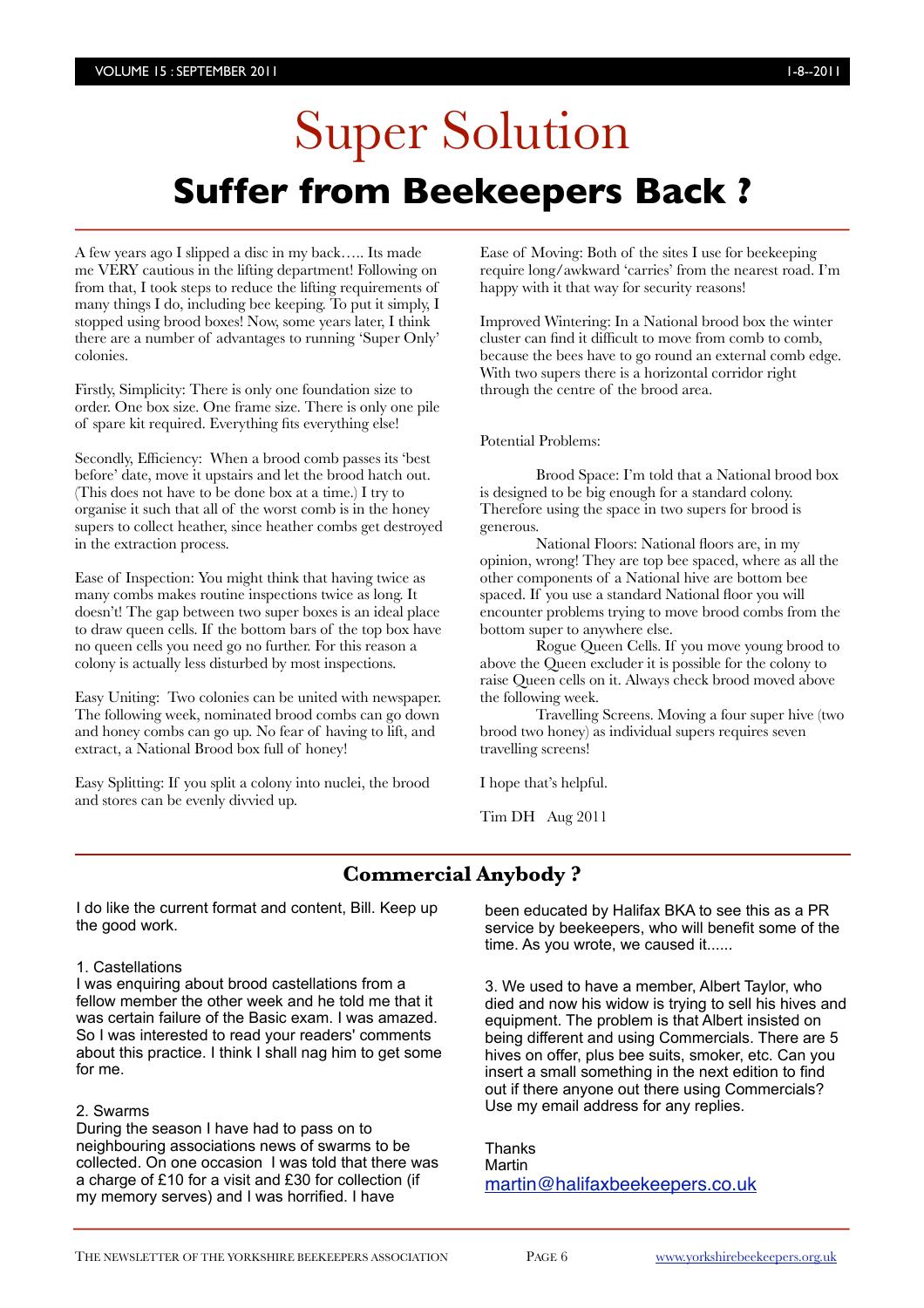## **Examination Preparation Update**

## **Examination Preparation Update**

Tutorials for Module 1 and Module 5 will be held in the Yorkshire Beekeepers' Pavillion this winter. These will start at 10.00 am and run for about 2 hours.

## **Module 1 Honey Bee Management**

 $8<sup>th</sup>$  October, 12<sup>th</sup> November, 10<sup>th</sup> December, 14<sup>th</sup> January, 11<sup>th</sup> February.

## **Module 5 Honey Bee Biology**

 $15<sup>th</sup>$  October,  $19<sup>th</sup>$ November,  $18<sup>th</sup>$  February and a third date sometime in January or early February to be arranged. Module 1 can be taken on either the  $24<sup>th</sup>$  March or  $10<sup>th</sup>$  November 2012, Module 5 on  $24<sup>th</sup>$  March 2012.

In addition I will arrange a session on exam technique open to anyone who may be interested.

I would again endorse the correspondence courses which are an excellent way of assisting your study for the modules. The course covers the whole syllabus, with the benefit of feedback from a tutor and is a disciplined way of getting into the habit of answering examination questions.

It would be helpful to have some idea of the level of interest so please let me know if you intend to come along to the sessions in Harrogate.

All examination information can be found on the BBKA website at [www.bbka.org.uk](http://www.bbka.org.uk/)

## **Beekeeping Husbandry Certificates**

## **Dates for your Diary**

**June 2<sup>nd</sup>** Study day in preparation for the General Certificate in Beekeeping Husbandry

**June 3<sup>rd</sup>** Study day in preparation for the Advanced Certificate in Beekeeping Husbandry

These will also be held in Harrogate – please register your interest with me if you have not already done so.

[wendy@maslin.karoo.co.uk](mailto:wendy@maslin.karoo.co.uk) or by telephone on 01482 656018

## **MODULE 1 TUTORIALS**

These will take place in Harrogate at the Normanby Pavillion. The dates are all Saturdays and they will be between 10.00am and 12 noon.

 $8<sup>th</sup>$  October, 12<sup>th</sup> November, 10<sup>th</sup> December, 14<sup>th</sup> January, 11<sup>th</sup> February **IT IS ESSENTIAL THAT ANYONE WISHING TO ATTEND CONTACTS ME [wendy@maslin.karoo.co.uk](mailto:wendy@maslin.karoo.co.uk) or telephone 01482 656018**

**Examination Preparation Update**

## **CLOSING DATES**

Closing dates for applications  $10^{\text{th}}$  February and September 30<sup>th</sup>.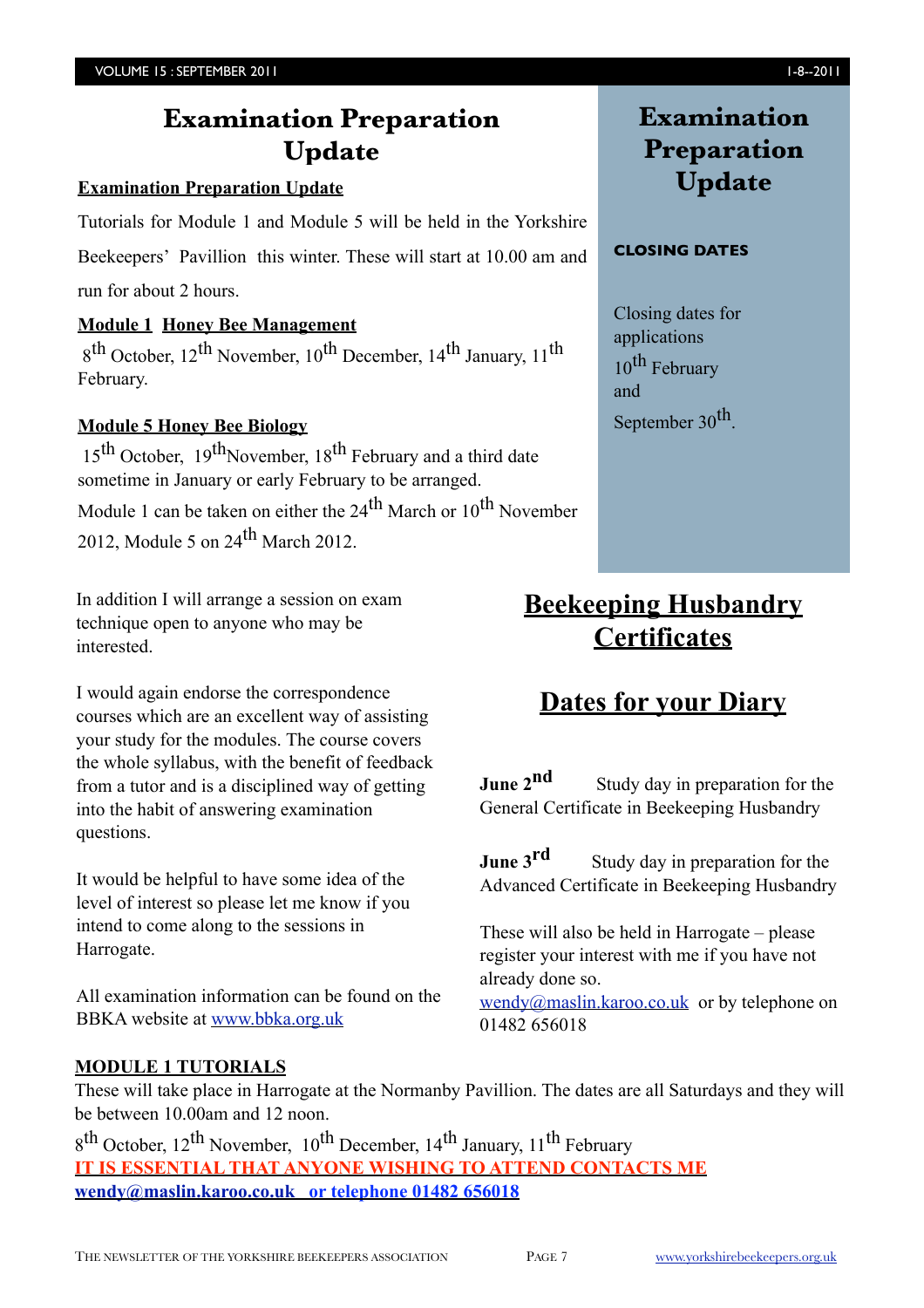## **Winter preparation Read the NBU Leaflet !!!!!**

The importance of preparing colonies to enter the winter in a healthy state, with an adequate supply of young healthy bees and stores, cannot be stressed enough.



The beekeeping year starts here, so a colony overwintered in good condition ensures that it is fit for purpose in the following spring. Recent winter colony loss investigations in the UK have clearly shown links between dead colonies and the viruses, particularly deformed wing virus, which are associated with varroa infestations. This highlights the importance of effective and timely varroa control.

Colonies must have Sufficient stores. The amount of stores required by a colony varies with the strain of bee. It is generally thought that a honey bee colony requires about  $18 - 22$  kg of honey to safely feed it through the winter. Larger hives headed by prolific queens may require more. When full a BS brood frame contains about 2.2 kg of honey, so assess the existing colony stores and feed the required balance using winter strength sugar syrup, i.e. 1 kg. of white granulated sugar to 500 ml of water. Sugar syrup can be fed to supplement honey stores or as a substitute for them. Watch out for robbing bees and wasps, this can be a problem in late summer. Colonies also require ample pollen to overwinter successfully, especially to rear brood. Ensure that your overwintering bees have access to good quality pollen crops both at the end of the season and early in the following season.

Check that the hive is in sound condition, is waterproof and is well ventilated. Apiary sites need choosing carefully to ensure that they have good access in all weather, firm but well drained ground, sunny, not in a frost pocket, good air circulation, etc. Damp rather than cold kills bees so check hives, especially roofs, to ensure rain is shed away. It is best to ensure that your hives are off the ground on suitable stands. If your apiary site is not vulnerable to windy conditions, and you ar using open mesh floors, they can be left with the floor inserts out. If not, or your hives are on solid floors, then you can lift the crown board on two-millimetre laths. Used matchsticks are excellent for this purpose.

Protected your hives from winter pests. Fit mouse guards to prevent access by small rodents, which often nest in hives during the winter. In some areas green woodpeckers can damage hives, so if this is a known problem in, or near, your apiary, place a simple cage of chicken wire around and over the hive, at least 300 mm from the hive walls to prevent damage whilst permitting bees to fly. This will also work if rats start to be interested in your hives. In damp weather slugs have also moved into hives in large numbers - prevent this by treating the stand with a wood preservative or use copper bands.

The NBU have an good leaflet on preparing your hives for winter which you can download from their excellent website.

Varroa control is most important but is becoming much more complicated. In August we used to be able to treat with apiguard or a similar thymol treatment when the weather was warm enough and we had removed all of the honey from the hives. Now we are collecting honey into September and October with good weather and lots of balsam - so when can we treat ? Not in the cold. So we have to use biomechanical controls and icing sugar leaving the main treatment to winter with oxalic acid dribbling. This is not a good solution - varroa numbers build up in summer and without treatment the bees go into winter with very large virus populations - this is what kills colonies.

Clearly you also want your bees to go into winter disease free and queen right - have you checked ?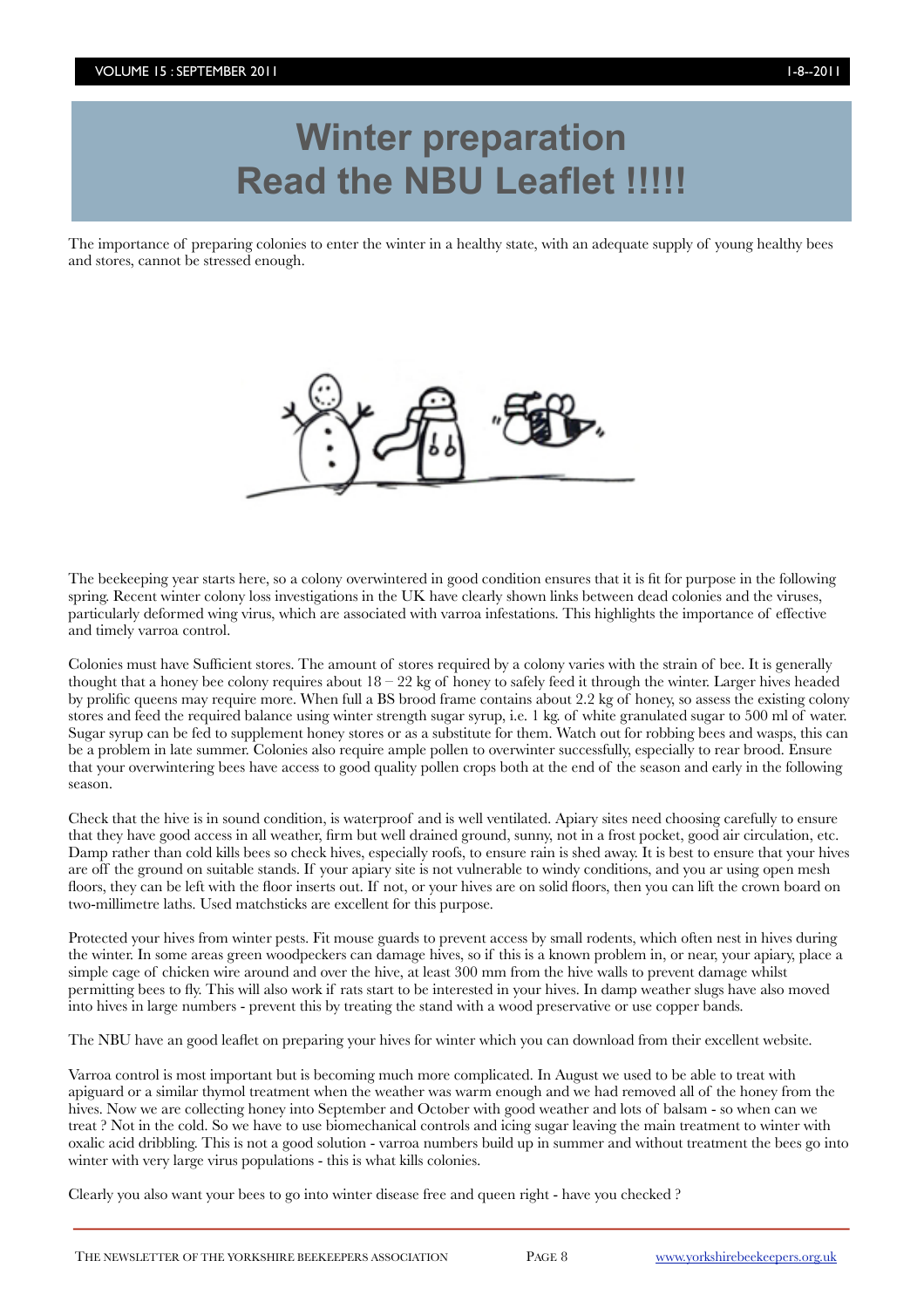# Swarms

## **Replies from members**

#### **YBKA newsletter. Should we be paid to collect**

#### **swarms?**

Definitely not, especially in the light of the public liability and the public relations considerations. However, even though it would be nice if all beekeepers would be prepared to collect on behalf of their association, that is not a reasonable or fair expectation for everybody. Not everyone will have the equipment and spare hives, ready transport, etc.

But if it is left to just a few people within an association then it is a lot of work for them. So not really sure what the solution is but definitely in support of "no payment from the public".

Alan Williams

#### **Swarms**

During the season I have had to pass on to neighbouring associations news of swarms to be collected. On one occasion I was told that there was a charge of  $\angle 10$  for a visit and  $\angle$  30 for collection (if my memory serves) and I was horrified. I have been educated by Halifax BKA to see this as a PR service by beekeepers, who will benefit some of the time. As you wrote, we caused it......

Martin Robinson

#### **Dear Editor**

Having just read the article on whether the public should pay for swarms I have the following comments

This year I collected several swarms for the local association. Not all of them were "payers" because quite often the swarms were in neutral territory such as down a back alley or on a public footpath. I was more than happy to collect these for free because I am trying to build up my bee colonies and these swarms allowed me to build up my hives.

Collecting swarms also gave me a lot of useful experience in the techniques of collection and then integrating the swarm into my apiary either as a breeding colony or by uniting them with an existing colony.

Some of the public were only too happy to pay but I wouldn't be surprised if some people would rather not pay and therefore not bother reporting the swarm or may even go out and spray it. I had one occasion where the house owner sprayed a lovely prime swarm and all I found was a heap of dead bees. I would have gladly collected the swarm for free.

There was another case where the householder refused to pay and the bees were left "hanging" over a cold wet weekend during which time they were attacked by kids

resulting in the queen and lots of workers being killed. If collected straight away for free it would have been a good sized laying swarm.

I do realize that a professional pest control firm would charge lots more than  $£30$  and the money is useful for the local association. However I think there are a lot of new beekeepers with only one or two hives who would be happy to collect swarms for free in order to increase their stock and gain bee handling experience.

Perhaps a voluntary payment system would be better.

Swarmy Seeker

**Re the article on swarm collection**; I agree whole heartedly on all 4 points you make at the end -especially with point nr 4.

Yours sincerely, Jackie Town, Airedale Beekeeepers Ass'n

#### **I have just read your article on swarms and charging for collection**. I always refuse the offer of payment and never ask for any.

What really irritates me is the number of calls I have received from the public who have been given my name by the Council whose attitude seems to have been that if it buzzes we'll call a beekeeper who will work out what type of insect it is for us without charge. I have been to countless bumble bee and solitary bee colonies which could have been identified over the telephone if the council had asked a few simple questions. I had one such call this spring from a council contractor about bees at a school in Goole, in April. I think the contractor thought I worked for a pest control company. The contractor was based in Nottingham! I went along and found about six solitary bee holes in dry earth around a tree in the playground. Given the location I did a bit of research because it had never crossed my mind whether solitary bees could sting. It turns out that they can, but the sting is not particularly painful and they are less likely to use it than honey bees. I had to advise the school that they should, if they wanted no risk at all, use wasp killer on the nest. I rather hope they followed my advice and just left them alone, but in this era I doubt it.

I've been to bumble bee nests in roofs, in compost heaps, gardens, walls and so on. The public just seem to want to be reassured that they are not going to be a victim of Killer Bees! It often surprises them to learn that the nests have usually been there for many weeks if not months and that they have only just noticed them.

Andrew Brade

THE NEWSLETTER OF THE YORKSHIRE BEEKEEPERS ASSOCIATION PAGE 9 [www.yorkshirebeekeepers.org.uk](http://www.yorkshirebeekeepers.org.uk)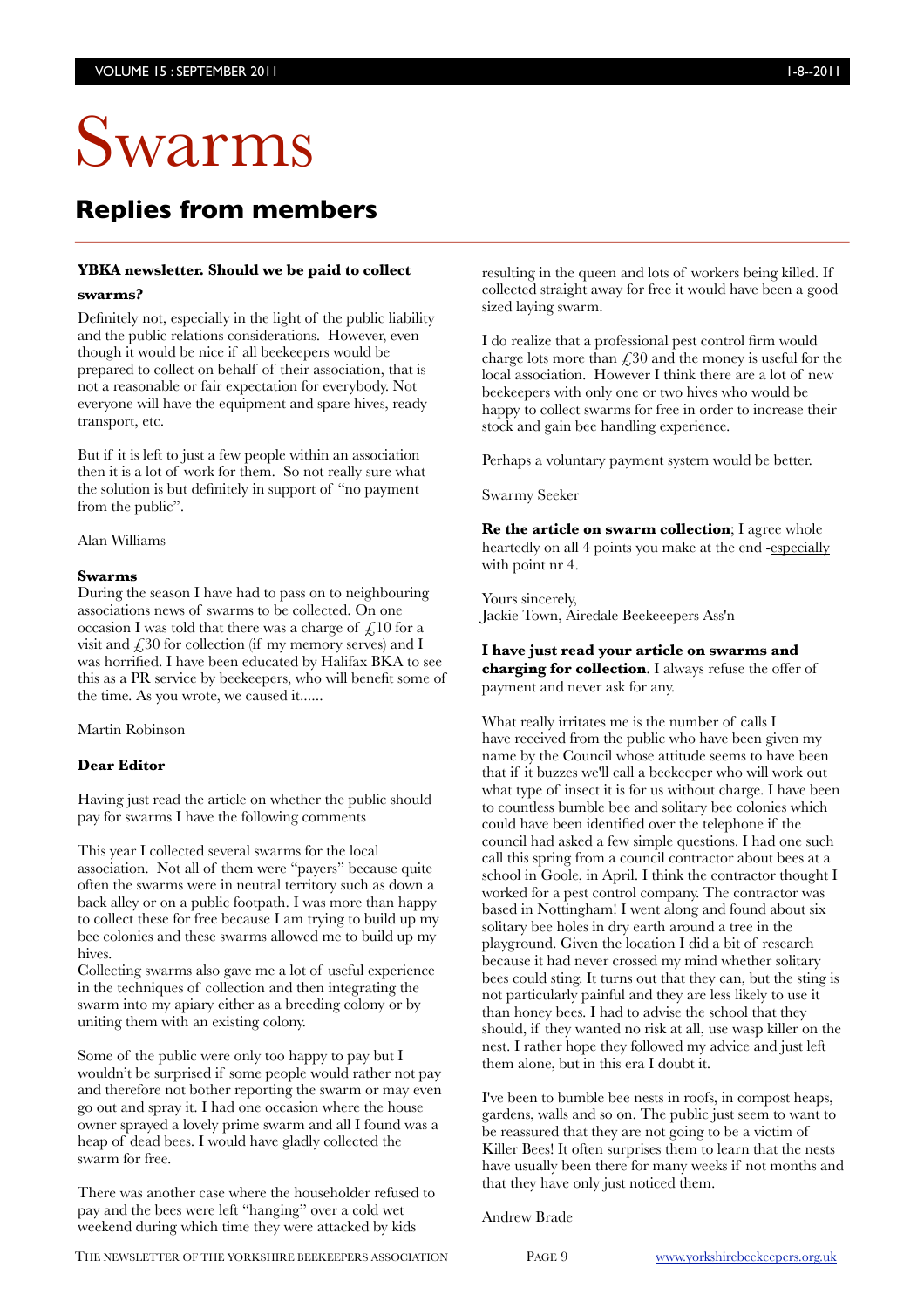# Swarm in a

# Box ?

A telephone call ... "I've been happy to have honeybees living in my bird box this summer but I think that they have outgrown it a little bit. What should I do ?

I assumed that in a bird box these would be bumblebees - but asked for pictures to confirm this.





As you can see - the caller was perfectly correct, the honeybees had outgrown the birdbox. In fact these combs were around 18 inches long. No bees were found inside the birdbox.

Concerned that the bees would not survive the winter the caller agreed to have a beekeeper hive the bees - a nice job to do with very well behaved bees.

## **Yorkshire Area Representatives Yorkshire Area Representatives**

Airedale, Wharfedale, Bradford, Leeds Bill Cadmore 01132160482 South Riding, Doncaster, Barnsley, Sheffield Dave Shannon 01302-772837 Halifax, Huddersfield, Wakefield, Pontefract Phil Gee 01422886114 Beverley **Wendy Maslin** 01482656018 Northallerton, Thirsk & Richmond Roger Chappel Easingwold, York & Barkston Ash Tom robinson

Whitby, Scarborough, Malton & Rydale Tony Jefferson 07749731945

 [bill.cadmore@ntlworld.com](mailto:bill.cadmore@ntlworld.com) [dave\\_aca@tiscali.co.uk](mailto:dave_aca@tiscali.co.uk) [pjgphilgee@aol.com](mailto:pjgphilgee@aol.com) [wendy@maslin.karoo.co.uk](mailto:wendy@maslin.karoo.co.uk) [roger@rchappel.orangehome.co.uk](mailto:roger@rchappel.orangehome.co.uk) [mautomrobee@btopenworld.com](mailto:mautomrobee@btopenworld.com) [stoneleabees@yahoo.co.uk](mailto:stoneleabees@yahoo.co.uk)